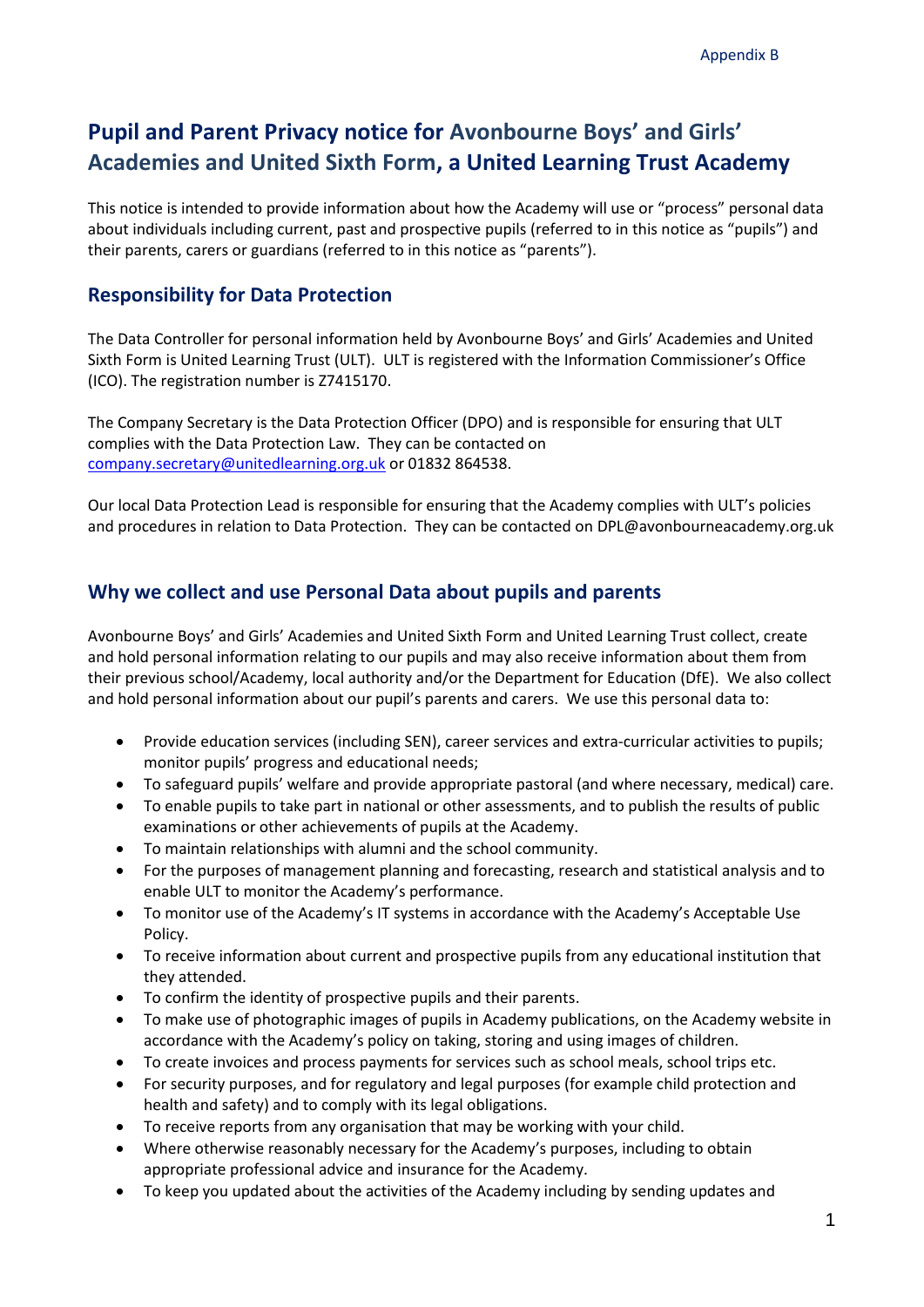newsletters by email and post.

• To organise trips and visits both in the UK and abroad.

# **The categories of personal data held about pupils**

The types of personal data processed by the Academy include:

- *1.* Names, addresses, telephone numbers, email addresses and other contact details.
- *2.* Academic records and national curriculum assessment results, including examination scripts and marks.
- *3.* Personal characteristics such as your ethnic group, religious beliefs, any special educational needs you may have and any relevant medical information.
- *4.* Attendance information, behavioural records, any exclusion information.
- *5.* Information provided by previous educational establishments and or other professionals or organisations working with pupils.
- *6.* Where pupils go after they leave the Academy.
- *7.* For pupils enrolling for post 14 qualifications, the Learning Records Service will give us the unique learner number (ULN) and may also give us details about your learning or qualifications.
- *8.* Images captured by the Academy's CCTV system (in accordance with the Academy's policy on taking, storing and using images of children).

# **The legal basis for the processing of pupil and parent data**

The processing is necessary for the performance of a task carried out in the public interest or in the exercise of official authority vested in the controller and where necessary to comply with our legal obligations.

Information relating to racial or ethnic origin, religious beliefs or health (point 3) will only be processed with the explicit consent of the pupil or the pupil's parents or when it is necessary for carrying out our legislative obligations. Further information regarding the purposes for which these data would be processed will be provided with the data collection form.

## **Data Retention Periods**

The pupil's educational record will move with the pupil to their next school/Academy. Where the school/Academy is the last school that the pupil attends the records will be kept until the pupil is 25 years old.

Admissions information will be retained for one year post successful admission or closure of appeal.

Information relating to financial transactions will be kept for 7 years.

## **Data Security**

ULT has in place technical and organisational measures that ensure a level of security appropriate to the sensitive nature of the personal data that we process. For further information regarding how we keep personal data secure please refer to our security of personal data policy.

## **Data Processors**

We use third party data processors to provide us with a variety of services<sup>1</sup>. This use of data processors will

<sup>1</sup> management information systems, accounts software, cloud storage services, applications and software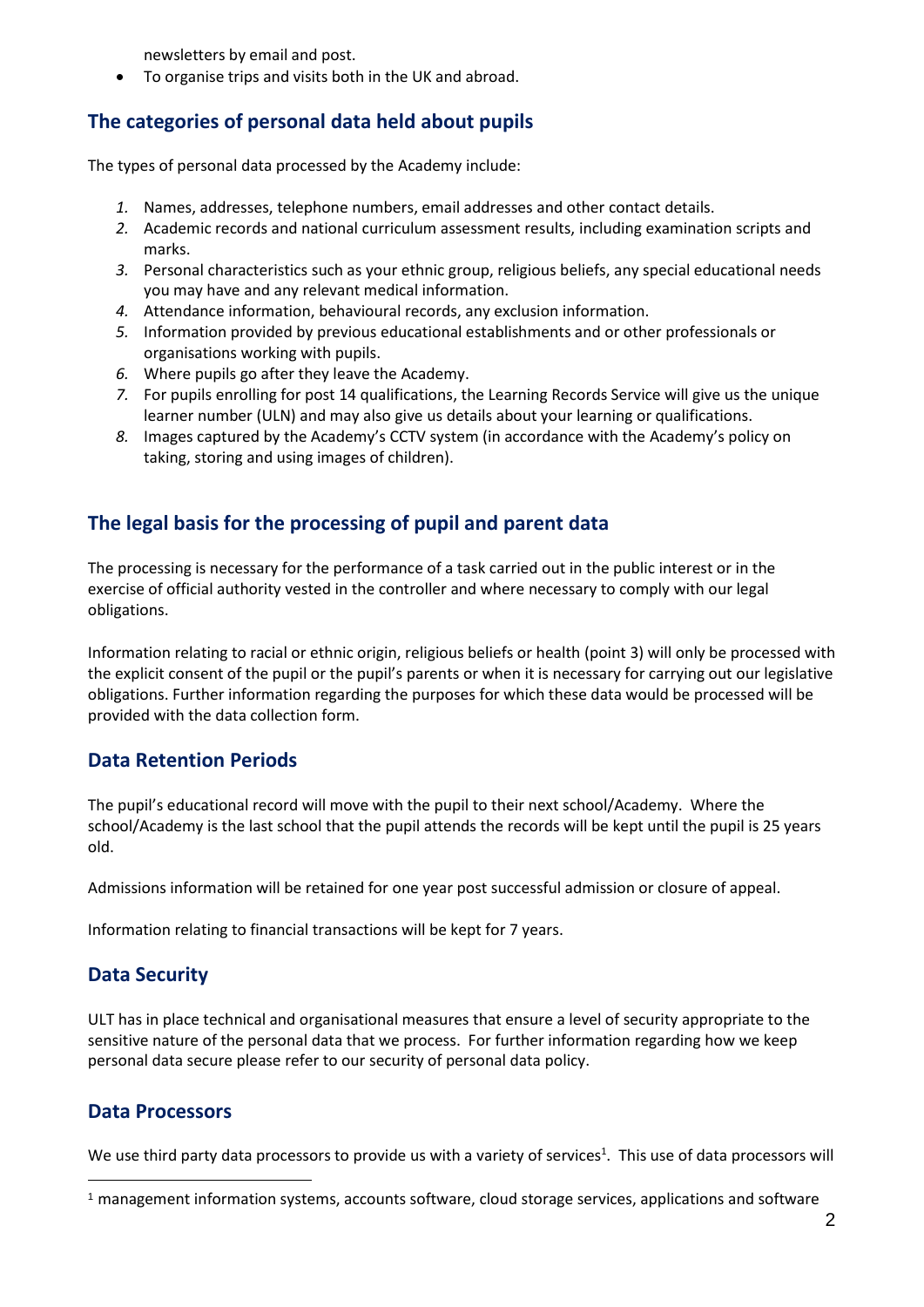only take place if is in compliance with the UK GDPR and the Data Protection Act 2018 (and any subsequent legislation related to data protection in applicable jurisdictions).

Decisions on whether we contract with these third party processors are subject to a robust approval process and are based on a detailed assessment of the purpose for which the data processing is required, the level and sensitivity of data involved and the arrangements in place to store and handle the data. To be granted access to pupil level data, data processors must comply with strict terms and conditions covering the confidentiality and handling of data, security arrangements and retention and use of the data.

| Arbor                       | Dr Frost             | One Team Logic          |
|-----------------------------|----------------------|-------------------------|
| A <sub>2</sub> C            | Everlearner          | <b>PS Connect</b>       |
| Admissions+                 | Focus on Sound       | Seneca                  |
| <b>AMI Education</b>        | Google               | Seneca Wonde            |
| Applicaa                    | GroupCall            | Sparx                   |
| Aspirations                 | <b>Hegarty Maths</b> | Spiceworks              |
| <b>BCP Council</b>          | Infinity             | <b>Thinking Reading</b> |
| <b>Bedrock</b>              | <b>Iris Connect</b>  | Tucasi                  |
| Calendly                    | Massolit             | Unifrog                 |
| <b>Class Charts</b>         | Microsoft            | Uplearn                 |
| <b>DFM</b>                  | My Concern           |                         |
| <b>Diagnostic Questions</b> | No More Marking      |                         |

We currently use the following data processors:

# **Sharing Data with Third Parties (other data controllers)**

We may share data with the following recipients:

#### *Careers Guidance*

Avonbourne Academies employ a fully qualified Careers Adviser, who is a full time permanent member of staff. On occasion, we commission an additional, independent Careers Adviser to support with supplementary projects. Although, this member of staff is considered self-employed, they are required to complete the same level of checks and induction activities. Data sharing agreements are put in place for the duration of the contract. Student data is not shared with any other Careers Guidance Services or with the National Careers Service. The Careers Department have data sharing agreements in place and signed by the Head Teacher with the following organisations: · Bournemouth, Christchurch and Poole Council- This is explicitly to share Post 16 and Post 18 destination data of students. This is shared at several points during the academic year via secure email using an encrypted database. · Southern University Network- This is to apply a postcode profiler to identify students who are eligible for additional support via the NCOP (National Collaborative Outreach Programme). Student data is shared via a secure, online and encrypted database. Student data stored by the Careers Department is done so whilst complying with GDPR and related privacy policies. All students are made aware of how they can access the information the Careers Department has as well as being told how their information is used and stored. Confidentiality is fully explored and understanding of this is checked during the contacting stage of all Careers Guidance Interviews.

#### *References*

We will provide references to any other educational institution that the pupil proposes to attend and to potential employers of past and present pupils.

#### *School Inspections*

On request we will share academic records with inspectors from Ofsted.

for use in the classroom and to facilitate the secure transfer of data between the Academy and central office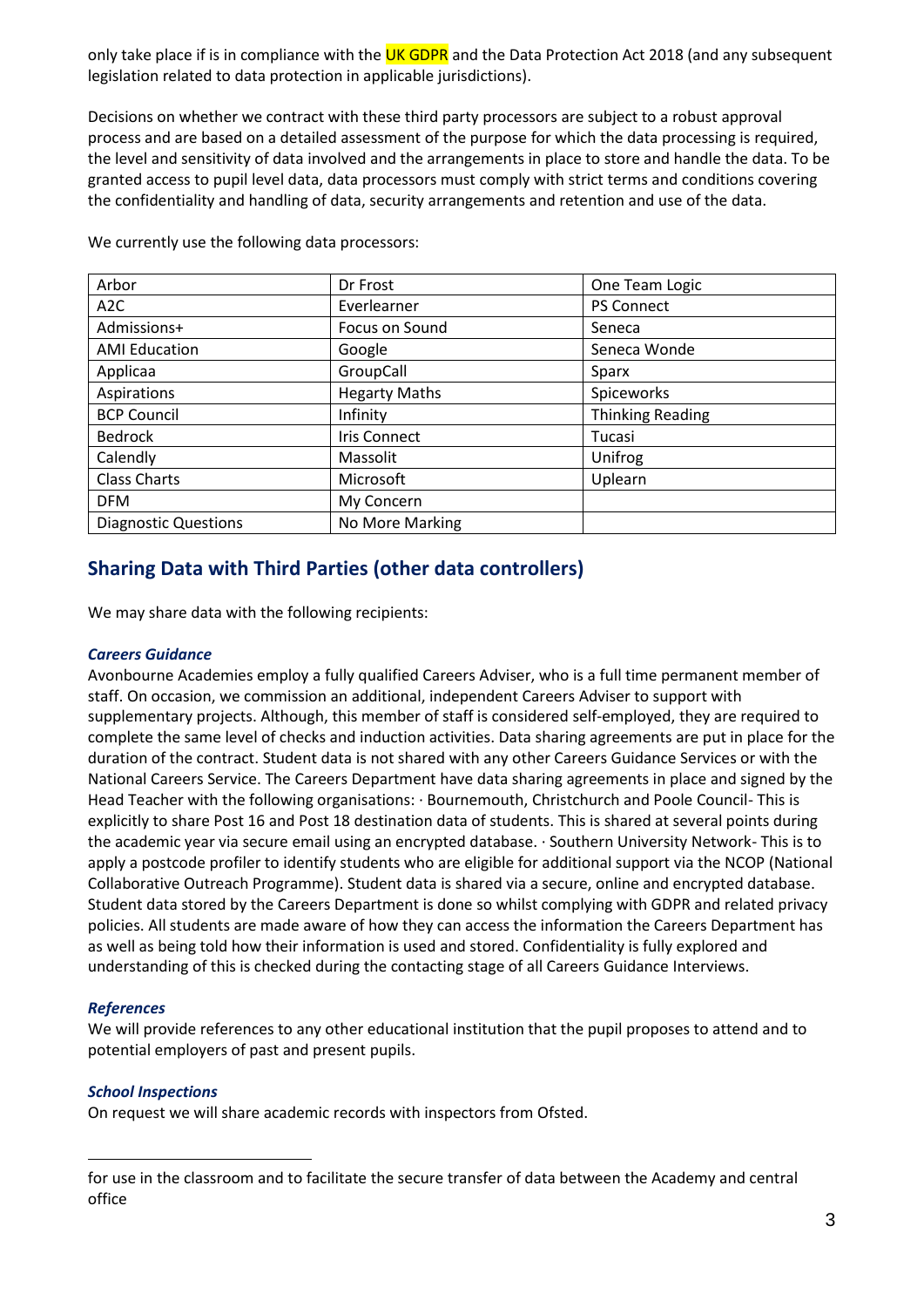#### *Department for Education*

We are required, by law, to pass some information about our pupils to the Department for Education (DfE). This information will, in turn, then be made available for use by the Local Authority.

DfE may also share pupil level personal data that we supply to them, with third parties. This will only take place where legislation allows it to do so and it is in compliance with the UK GDPR and the Data Protection Act 2018 (and any subsequent legislation related to data protection in applicable jurisdictions)..

Decisions on whether DfE releases this personal data to third parties are subject to a robust approval process and are based on a detailed assessment of who is requesting the data, the purpose for which it is required, the level and sensitivity of data requested and the arrangements in place to store and handle the data. To be granted access to pupil level data, requestors must comply with strict terms and conditions covering the confidentiality and handling of data, security arrangements and retention and use of the data.

For more information on how this sharing process works, please visit: <https://www.gov.uk/guidance/national-pupil-database-apply-for-a-data-extract>

For information on which third party organisations (and for which project) pupil level data has been provided to, please visit[: https://www.gov.uk/government/publications/national-pupil-database-requests](https://www.gov.uk/government/publications/national-pupil-database-requests-received)[received](https://www.gov.uk/government/publications/national-pupil-database-requests-received)

If you need more information about how our local authority and/or DfE collect and use your information, please visit:

- our local authority website or
- the DfE website at<https://www.gov.uk/data-protection-how-we-collect-and-share-research-data>

We will not give information about our pupils to any other third parties without your consent unless the law and our policies allow us to do so.

## **Rights of the Data Subject**

Data protection legislation gives individuals certain rights which are detailed below. If you wish to exercise these rights please contact the Executive Principal

#### **Right of access to personal data "subject access request"**

You have the right to access the personal data that the Academy holds about you. Requests may be made in writing or orally (if requested orally we will make a record of that request to ensure it is met within the required timescale). Parents also have the right to request the personal data held about their children (If your child is over the age of 12 they will need to decide whether to consent to the request). We take the security of personal data seriously so we may ask you for proof of identity to verify that you are entitled to the information requested.

#### **Right to withdraw consent**

Where we have obtained your consent to specific processing activities you may withdraw this consent at any time.

#### **Right to rectification**

You have the right to have the personal data that we hold about you rectified if it is inaccurate or incomplete. We will respond to such requests within one month.